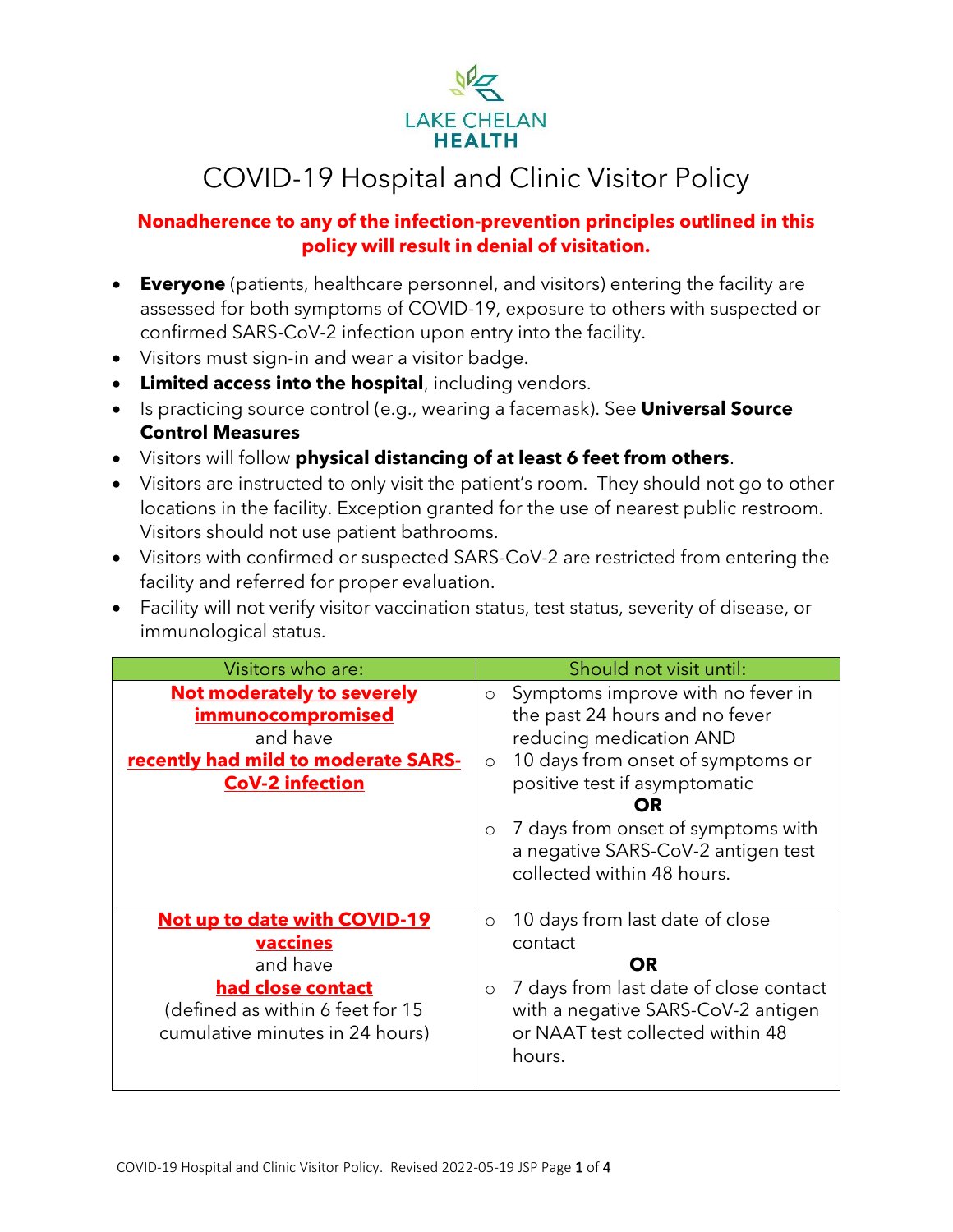### Visitors of ALL Patients in Areas with:

### ✓ **LOW** to **MODERATE** Transmission

- ✓ Visitors of Patients with **Suspected** or **Confirmed COVID-19** in Areas with **ANY LEVEL OF TRANSMISSION**
- Limit visitors to the facility to only those essential for the patient's physical or emotional well-being and care.
- To the extent possible visitors should not enter patient rooms use telecommunication. Exceptions on case-by case for end-of-life care or to reduce disruptive/unsafe patient behavior.
- Encourage use of alternative mechanisms for patient and visitor interactions such as video-call applications or cell phones or tablets
- Managers/physicians/house supervisor have the discretion to limit the duration of visitation based on clinical considerations.
- If visitation to patients with SARS-CoV-2 infection occurs, visits should be scheduled and controlled to allow for the following:

Evaluation of the risk to the health of the visitor. Consider underlying illness putting them at higher risk for COVID-19

• Minors under the age of 18 will not be allowed in rooms of confirmed COVID-19 positive patients or Persons Under Investigation (PUI), unless at end of life.

Ability to comply with precautions

Provide instruction, before visitors enter patients' rooms regarding:

- 1. Hand hygiene
- 2. The use of Personal-Protective Equipment (PPE) according to facilities policy while in the patient's room
- 3. Visitors are NOT PRESENT during aerosol generating procedures (AGP), unless necessary as part of patient care
- 4. Visitors are instructed to only visit the patient's room. They should not go to other locations in the facility.
- 5. No eating or drinking in patient's room
- **See Essential patient well-being and care guidelines below**.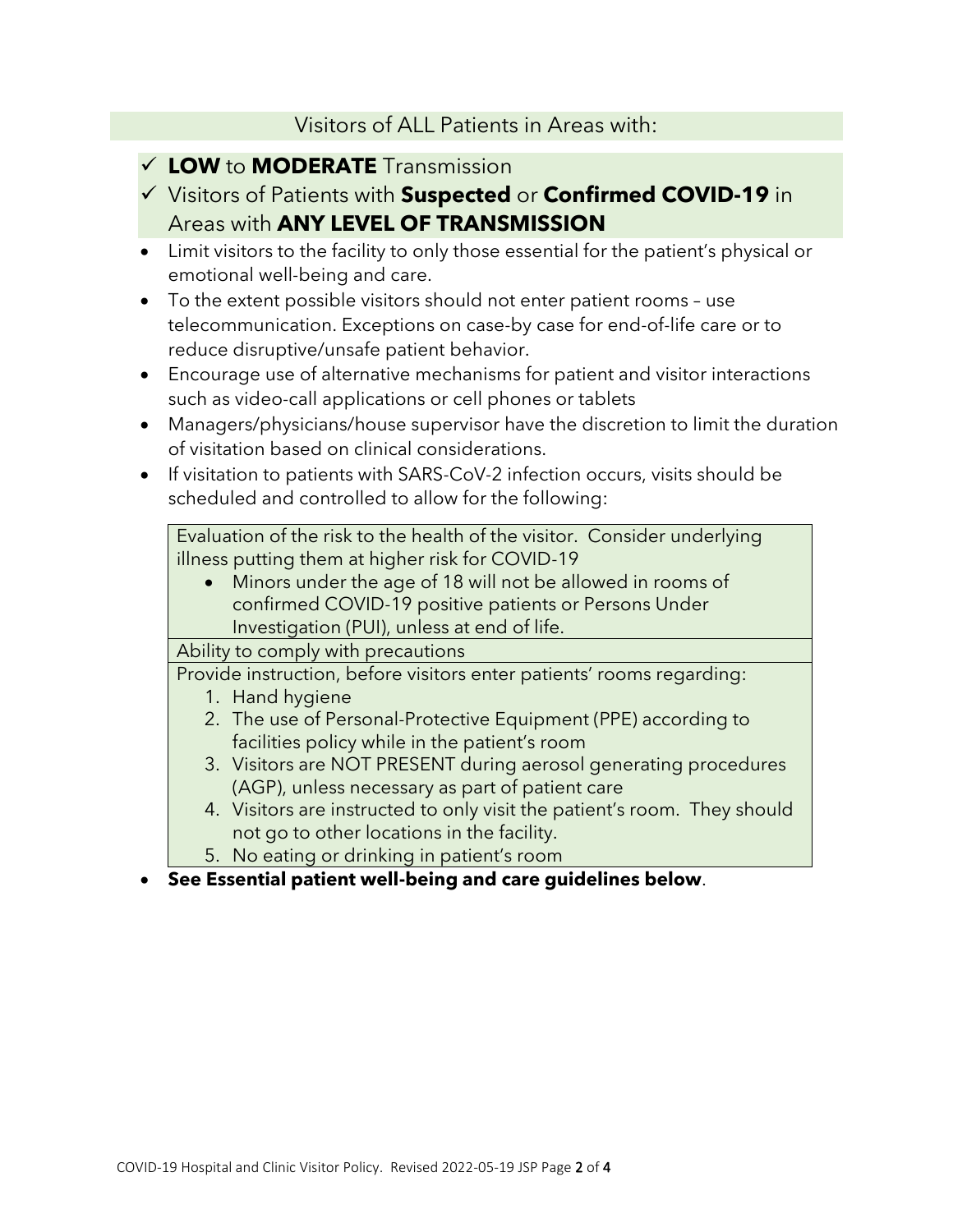Essential patient well-being and care guidelines

Exceptions to the following guidelines may only be granted by:

# 1. **Administrator on Call**

#### **or**

# 2. **Nurse Leader on Call**

| <b>Patient Type</b>                                                                                                                                                   | Guidelines                                                                                                  |
|-----------------------------------------------------------------------------------------------------------------------------------------------------------------------|-------------------------------------------------------------------------------------------------------------|
| <b>Obstetric patients</b>                                                                                                                                             | 2 support persons                                                                                           |
| Post-partum                                                                                                                                                           | Mother of baby plus one<br>significant other who may<br>remain in the room for the<br>duration of the visit |
| <b>End-of-life</b>                                                                                                                                                    | Up to two visitors                                                                                          |
| Altered mental status or developmental<br>delays (where caregiver provides safety)                                                                                    | 1 visitor                                                                                                   |
| Minors under the age of 18                                                                                                                                            | 2 visitors that are limited to<br>parents or guardians                                                      |
| Patients with a medical condition, mental<br>health condition, developmental or cognitive<br>condition, where a family member is key to<br>their care                 | 1 visitor                                                                                                   |
| <b>Patients undergoing surgery or procedures</b><br>may have                                                                                                          | 1 visitor who must leave the<br>hospital as soon as possible<br>after the procedure/surgery.                |
| Patients who have a scheduled hospital or<br>clinic appointment in the laboratory,<br>radiology or outpatient clinic, the Emergency<br><b>Department, Urgent Care</b> | 1 person with them but are<br>highly encouraged to come<br>alone if possible.                               |
| <b>Patients with disabilities</b>                                                                                                                                     | Up to 2 support persons<br>depending on the circumstance.                                                   |
| <b>Patients with prolonged hospitalizations</b>                                                                                                                       | May have 1 visitor at a time.<br>No minors under the age of 18.                                             |
| Patients who need in-person training of a<br>caregiver prior to discharge.                                                                                            | Caregiver(s)                                                                                                |